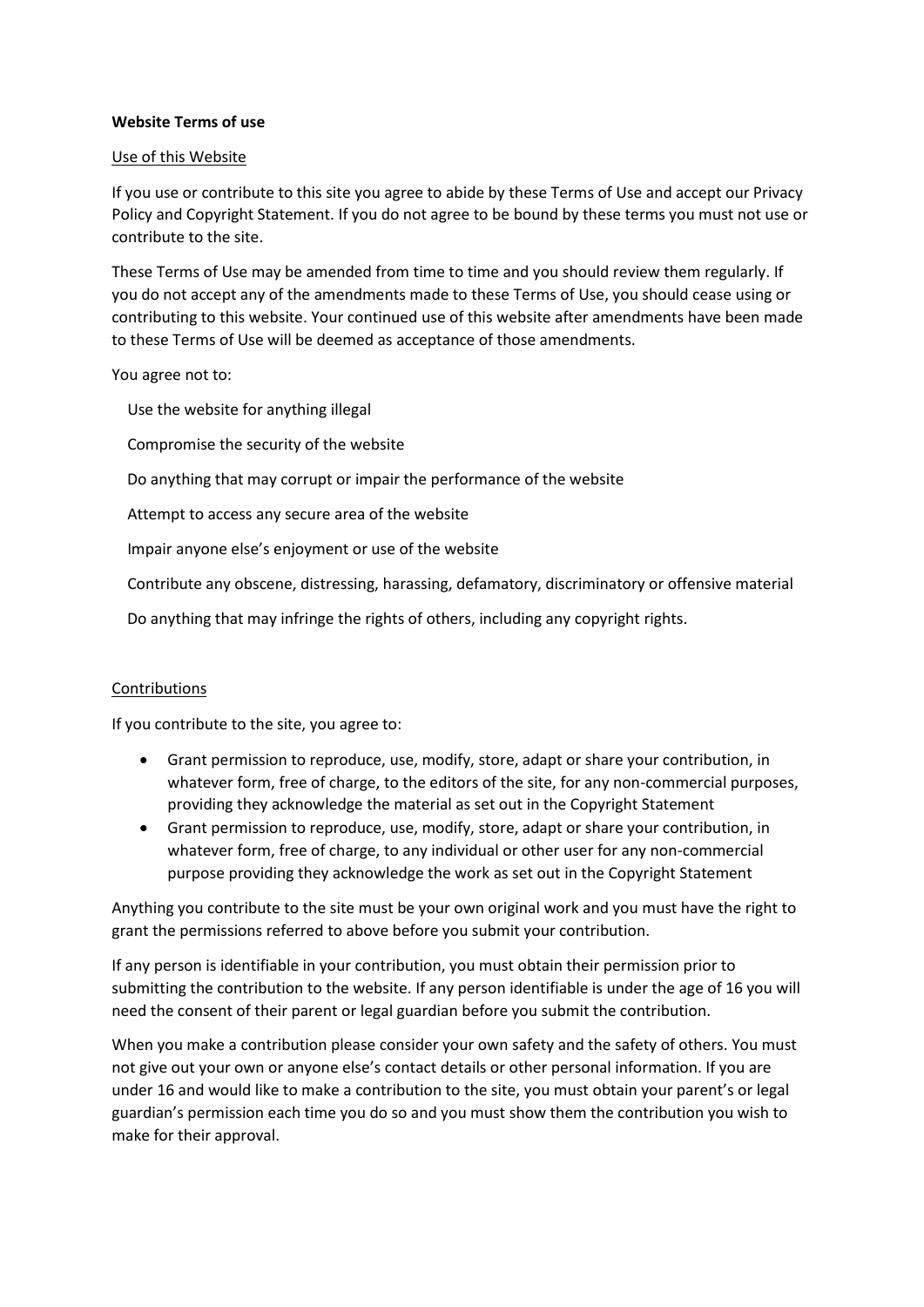#### Breach of Terms of Use

If you breach any of these Terms of Use your contribution(s) may be edited or removed at the complete discretion of the editors of this site and we may refuse to accept any future contribution from you. You agree that you are fully responsible for any losses, expenses, claim or costs including legal fees which arise from your infringement of these Terms of Use, our Privacy Policy or Copyright Statement.

## Usage of Material on this Website

Usage of material on this website must be in accordance with the Copyright Statement. Please refer to the Copyright Statement.

There are links to external websites from this site. Those sites do not operate under a Creative Commons licence and you must request the relevant permissions before you reproduce any of the material from those sites.

## Limitation of Liability

Whilst the editors of this site make every effort to keep the information on this web site accurate, the majority of information comes from the general public. We therefore disclaim any warranty or representation, express or implied about its accuracy, completeness or appropriateness for a particular purpose.

You agree to assume full responsibility for using the information on the site, and you understand and agree that the editors of the site are not responsible or liable for any claim, loss or damage resulting from its use.

The site contains links to external websites. We accept no liability for the content, performance, accuracy, privacy or availability of external websites. Views expressed on external websites and on any social networking services do not necessarily represent the views of or endorsement by this website.

# Jurisdiction

These terms shall be governed by and interpreted in accordance with the laws of England and Wales which shall have exclusive jurisdiction over any disputes.

# Copyright Statement

The text, graphics, artwork, audio, video, images and the compilation of information contained in the Milford on Sea Historical Record Society website are protected by copyright. Copyright owners are identified as the author, in the photo captions and the credit lines for each article.

You may use the material on this web site for your own private study, non-commercial research, and instructional or educational purposes. If you decide to use material on this website you must also abide by our Terms of Use.

You must obtain permission from the relevant copyright owner to republish the material on a public web site or within a work for publication in any medium. Such use may be subject to reproduction fees and the source of the material and its copyright status must be acknowledged.

The collective content of this website is protected by copyright laws under the Copyright, Designs and Patents Act 1988 Every effort has been made to establish the copyright holders of the material